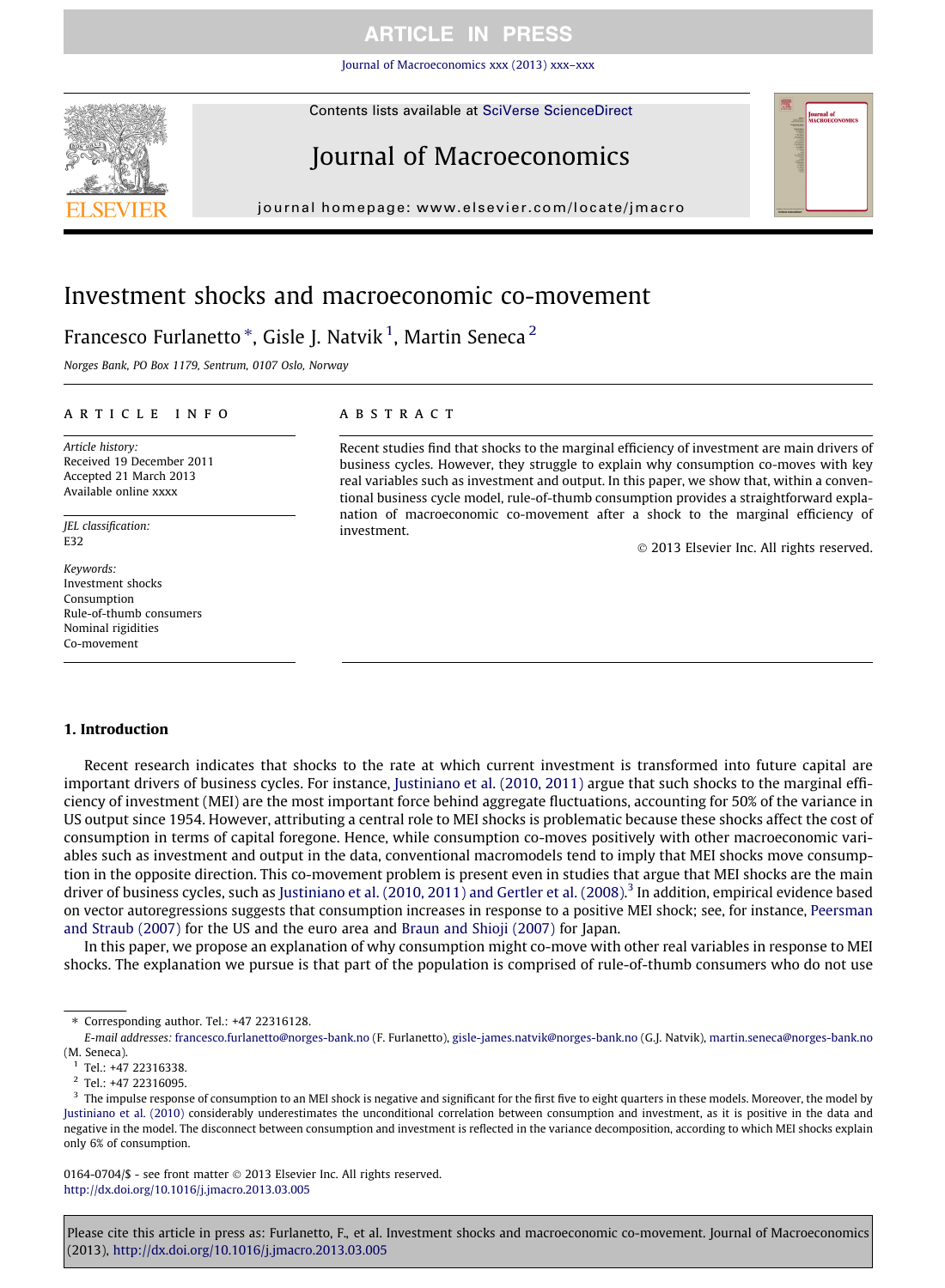### **ARTICLE IN PRESS**

#### 2 F. Furlanetto et al. / Journal of Macroeconomics xxx (2013) xxx–xxx

financial markets to smooth consumption, instead spending their entire disposable income each period. We build our analysis on the model used by Gali, López-Salido, and Valles (GLV, hereafter) (2007) to explain how government spending can stimulate private consumption, extended with sticky wages, as in [Furlanetto \(2011\) and Furlanetto and Seneca \(2012\).](#page--1-0) As in standard models, when the economy is hit by an MEI shock, agents who trade in financial markets cut consumption to finance investment. Rule-of-thumb agents, in contrast, increase their consumption because the MEI shock stimulates labour income. Hence, if the share of rule-of-thumb agents is large enough, aggregate consumption may increase.

A central feature of our model is nominal rigidity. Nominal rigidities effectively work to shift the labour demand schedule up following a positive MEI shock, as they prevent firms from increasing prices and workers from increasing wages. This feature allows consumption to increase along with investment, output, and hours worked following the shock. Although price rigidity alone may allow rule-of-thumb consumption behaviour to generate co-movement following an MEI shock, co-movement can be achieved for a much larger subset of the parameter space if both prices and wages are rigid.

We include nominal wage rigidity for other reasons as well. In addition to its empirical justification, wage stickiness has proven to be particularly important in models with rule-of-thumb consumers as equilibrium dynamics are highly sensitive to other model-specific assumptions when wages are flexible, as emphasised by [Colciago \(2011\) and Natvik \(forthcoming\)](#page--1-0). In addition, we show that the inclusion of wage stickiness leads to an aggregate consumption Euler equation in a model with rule-of-thumb behaviour that is observationally different from the Euler equation arising from a model in which preferences are non-separable in consumption and leisure. This finding is interesting because non-separability has previously been proposed as an explanation of macroeconomic co-movement.4

Beyond providing a simple explanation of positive co-movement of consumption with other key variables after MEI shocks, our results contribute to the literature on rule-of-thumb consumers in macroeconomic models. Previous studies have primarily focused on explaining the effects of fiscal shocks [\(GLV, 2007](#page--1-0); [Mankiw, 2000\)](#page--1-0) and neutral technology shocks ([Furla](#page--1-0)[netto and Seneca, 2012](#page--1-0)), as well as the monetary policy stance required to prevent equilibrium indeterminacy ([GLV, 2004;](#page--1-0) [Bilbiie, 2008; Natvik, 2009; Motta and Tirelli, 2012](#page--1-0)). As recent evidence from estimated models points toward MEI shocks as the main driver of business cycles, our finding is potentially the most important reason to account for rule-of-thumb behaviour in macroeconomic models.

The paper is organised as follows. Section 2 briefly presents the model, and Section 3 describes its parameterisation. The results are presented in Section 4. Section 5 discusses the role of wage rigidity. Section 6 concludes.

#### 2. The model

We consider a dynamic stochastic general equilibrium (DSGE) model with sticky wages, sticky prices, endogenous capital accumulation, capital adjustment costs, and rule-of-thumb consumers. Essentially, our model is the one proposed by [GLV](#page--1-0) [\(2007\)](#page--1-0) augmented with wage stickiness. We therefore go straight to presenting the log-linear version of the model. The derivation of the New Keynesian Phillips curve for wages that distinguishes our model from the one in GLV is given in the appendix. We use lower-case letters to denote variables in log-deviations from steady state and upper-case letters without time subscripts to express steady state values.

Our main interest is the MEI-shock,  $m_t$ , which affects the transformation of current investment,  $i_t$ , into future capital,  $k_{t+1}$ , as seen in the capital accumulation equation

$$
k_{t+1} = (1-\delta)k_t + \delta(i_t + m_t),
$$

where  $\delta$  is the depreciation rate. The shock follows the exogenous process

$$
m_t = \rho_m m_{t-1} + e_{m,t},
$$

where  $\rho_m$  measures the persistence of the shock process and  $e_{m,t}$  is an i.i.d. innovation.

The economy consists of a continuum of firms, a continuum of households, a continuum of labour unions, a central bank responsible for monetary policy, and a government that collects a constant stream of lump-sum taxes to finance a fixed amount of government spending. There is monopolistic competition in goods and labour markets with a continuum of differentiated intermediate goods and a continuum of differentiated labour services. These features lead to downward-sloping demand curves for each intermediate good and each labour type.

A fraction  $\lambda$  of households are rule-of-thumb consumers. These agents simply consume their respective disposable incomes each period:

$$
c_t^r = \frac{WN}{PC} (w_t - p_t + n_t^r). \tag{1}
$$

Here,  $w_t$  is the nominal wage,  $p_t$  is the price level, and  $n_t^r$  is the number of hours worked by each rule-of-thumb agent.

Please cite this article in press as: Furlanetto, F., et al. Investment shocks and macroeconomic co-movement. Journal of Macroeconomics (2013), <http://dx.doi.org/10.1016/j.jmacro.2013.03.005>

<sup>4</sup> In the literature, alternative explanations of co-movement in response to MEI shocks have been given. [Greenwood et al. \(1988\) and Jaimovich and Rebelo](#page--1-0) [\(2009\)](#page--1-0) propose preferences with low or no wealth effect on labour supply together with variable capacity utilisation. [Guerrieri et al., 2010](#page--1-0)) obtain comovement in a two-sector model. [Furlanetto and Seneca \(2010\)](#page--1-0) show that a combination of non-separable preferences and nominal rigidities deliver comovement under very general parameterisations. [Eusepi and Preston \(2009\)](#page--1-0) emphasise heterogeneity in consumption between employed and unemployed workers. [Kahn and Tsoukalas \(2011\)](#page--1-0) combine some of these elements and show that it is possible to obtain co-movement in an estimated model.